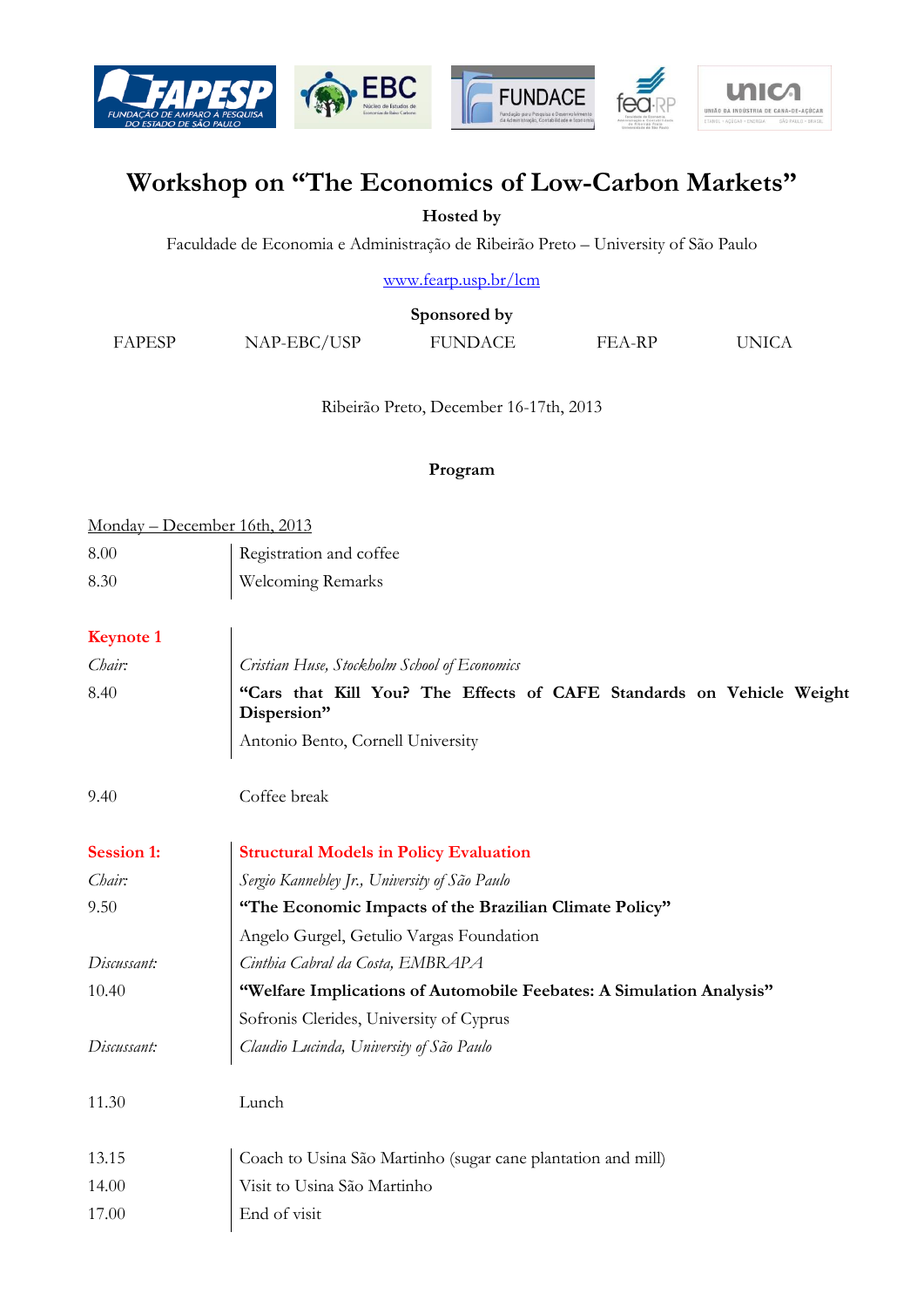| <u> Tuesday – December 17th, 2013</u> |                                                                                                                       |
|---------------------------------------|-----------------------------------------------------------------------------------------------------------------------|
| 8.30                                  | Registration and coffee                                                                                               |
| <b>Keynote 2</b>                      |                                                                                                                       |
| Chair:                                | Claudio Lucinda, University of São Paulo                                                                              |
| 9.00                                  | "Emissions Reduction Policies in Europe and the US: Stated Goals and Actual<br>Results"                               |
|                                       | Eugenio Miravete, University of Texas at Austin                                                                       |
| 10.00                                 | Coffee break                                                                                                          |
| <b>Session 2:</b>                     | <b>Deforestation</b>                                                                                                  |
| Chair:                                | Francisco Anuatti Neto, University of São Paulo                                                                       |
| 10.20                                 | "DETERring Deforestation in<br><b>Brazilian</b><br>the<br>Amazon:<br>Environmental<br>Monitoring and Law Enforcement" |
|                                       | Clarissa Gandour, CPI                                                                                                 |
| Discussant:                           | Klenio Barbosa, EESP-FGV                                                                                              |
| 11.10                                 | "Does Credit Affect Deforestation? Evidence from a Rural Credit Policy in the<br>Brazilian Amazon"                    |
|                                       | Romero Rocha, CPI                                                                                                     |
| Discussant:                           | Gabriel Madeira, University of São Paulo                                                                              |
| 12.00                                 | Lunch                                                                                                                 |
| <b>Session 3:</b>                     | <b>Consumer Behavior in Energy Markets</b>                                                                            |
| Chair:                                | Sergio Sakurai, University of São Paulo                                                                               |
| 13.30                                 | "Fueling Demand: Evidence from Naturalistic Driving Data"                                                             |
|                                       | Shaun McRae, University of Michigan                                                                                   |
| Discussant:                           | Rodrigo Moita, Insper                                                                                                 |
| 14.20                                 | "Can Rationing Affect Long Run Behavior? Evidence from Brazil"                                                        |
|                                       | Francisco Costa, EPGE - Getulio Vargas Foundation                                                                     |
| Discussant:                           | Renata Narita, University of São Paulo                                                                                |
| 15.10                                 | Coffee break                                                                                                          |
| <b>Session 4:</b>                     | <b>Alternative Fuels and Vehicles</b>                                                                                 |
| Chair:                                | Elaine Toldo Pazello                                                                                                  |
| 15.30                                 | "Quantifying Indirect Network Effects in Electric Vehicle Adoption"                                                   |
|                                       | Shanjun Li, Cornell University                                                                                        |
| Discussant:                           | Bruno Ledo, University of São Paulo                                                                                   |
| 16.20                                 | "Fast and Furious (and Dirty): How Asymmetric Regulation May Hinder<br><b>Environmental Policy"</b>                   |
|                                       | Cristian Huse, Stockholm School of Economics                                                                          |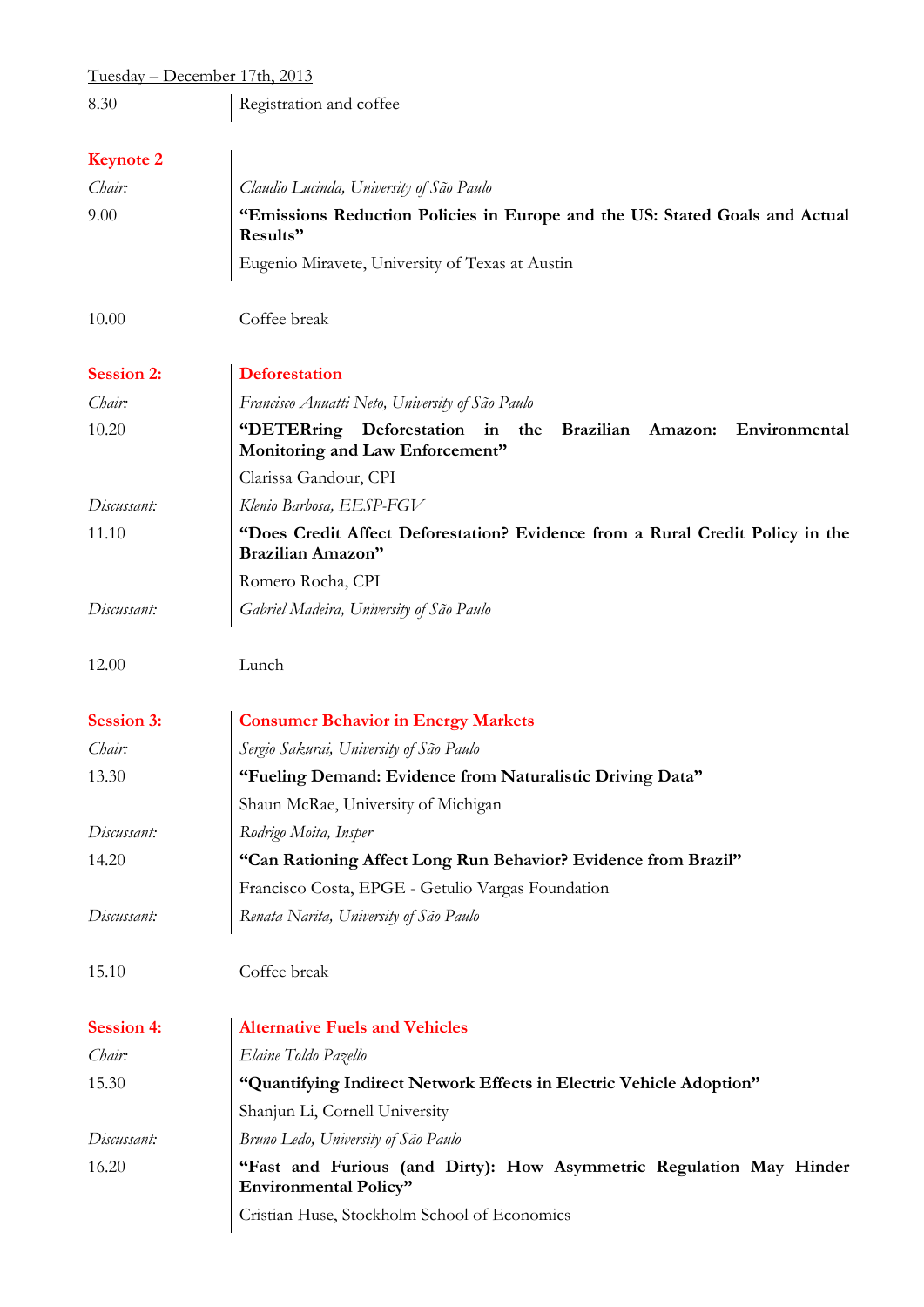| Discussant:           | Daniel Domingues dos Santos, University of São Paulo                                                                                                                                                                                            |
|-----------------------|-------------------------------------------------------------------------------------------------------------------------------------------------------------------------------------------------------------------------------------------------|
| 17.10                 | Coffee break                                                                                                                                                                                                                                    |
| <b>Poster Session</b> | "Does Benefit Uncertainty Matter for Climate Policy Design? A Case for<br>Tradable Permit Markets with Banking"<br>David Grover, London School of Economics<br>"Misreporting in the deployment of wind power in Brazil"<br>Dimitri Szerman, CPI |
| 18.00                 | Final remarks and farewell                                                                                                                                                                                                                      |

Keynote speakers have 50 minutes to present, allowing for 10 minutes of questioning throughout. Speakers have 35 minutes to present, discussants have 10 minutes, leaving 5 minutes for general discussion.

## **Scientific Committee:**

Antonio Bento, Cornell University Cristian Huse, Stockholm School of Economics Shanjun Li, Cornell University Joshua Linn, Resources for the Future Claudio Lucinda, University of São Paulo Eugenio Miravete, University of Texas at Austin Alberto Salvo, National University of Singapore Frank Verboven, KU Leuven

### **Local Organizing Committee:**

Bruno Ledo, University of São Paulo Claudio Lucinda, University of São Paulo Rudinei Toneto Jr., University of São Paulo